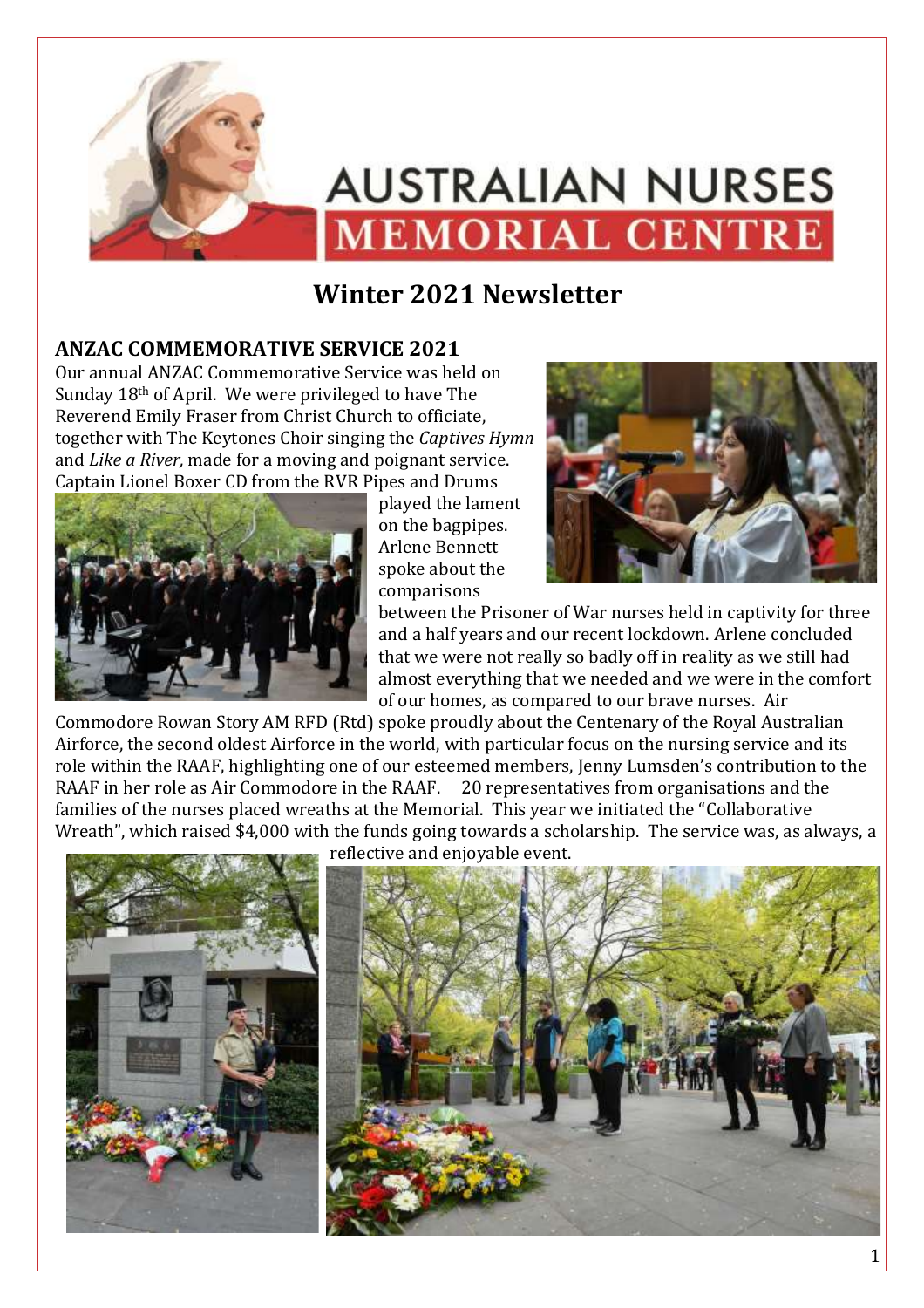## **SCHOLARSHIPS FOR STUDY IN 2022**

Applications for Scholarships opened on  $1<sup>st</sup>$  July and will remain open to  $31<sup>st</sup>$  of August 2021. This year we are pleased to announce even more scholarships are available. Along with our Vivian Bullwinkel, Betty Jeffrey and other scholarships we have the ANMC Commemorative Scholarship which is valued at up to \$5,000 and has been made possible by the generous donations to the Collaborative Wreath.

The Prince Henry's Affiliates Scholarship is to now be offered on an annual basis thanks to the generous donation made by Miss Marion Kilvert, herself a past trainee of the hospital. The scholarship is to be awarded to a Victorian nurse who wishes to undertake studies in patient centred acute care. The award is made in memory of the fine hospital and training school that Prince Henry's Hospital was and the important role that it played in Victorian health care prior to its closure in 1991.We thank Marion for her continued support of the ANMC as a Life Member and a generous donor.

Mrs Sandra Dent, a retired nurse and local resident, who attends our Commemorative Services, was inspired to offer a scholarship worth \$5,000 in memory of her late husband Mr Michael Dent. We thank Sandra most sincerely for her generous donation to the ANMC so that we can continue to offer more scholarships to nurses annually.

#### **ANMC Scholarships**

- Vivian Bullwinkel Award \$15,000
- Betty Jeffrey Award \$10,000
- Indigenous Nurse Scholarship \$5,000
- Mental Health Scholarship \$5,000
- Commemorative Scholarship \$5,000

#### **Australian Legion of Ex-Servicemen and Women and ANMC Scholarships**

Since 2008 the ANMC has collaborated with the Australian Legion of Ex-Servicemen and Women as sponsor of annual scholarships to support study involving care of the older person or palliative care. Several scholarships valued \$5,000 to \$10,000 are available.

#### **The Anne Murray Scholarship for the Study of Dementia Care**

This scholarship valued at \$15,000, sponsored by Ms Dolores Makris in honour of Anne Murray, will be awarded to a nurse practising in Victoria to support the study of dementia care.

#### **The Prince Henry's Affiliates Scholarship**

This scholarship valued at \$5,000 sponsored by Miss Marion Kilvert will be awarded to a nurse practising in Victoria to support the study of acute care nursing.

#### **The Michael Dent Scholarship**

This scholarship valued at \$5,000 sponsored by Mrs Sandra Dent will be awarded to a nurse or midwife practising in Victoria to support the study of patient-centred nursing/midwifery.

Please head to our website to read more information and the edibility criteria for each scholarship. **[ANMC Scholarships](https://australiannursesmemorialcentre.org.au/index.php/scholarships/)**

#### **~~ ~~ ~~ ~~ ~~**

## **VALE - JOYCE NEWTON OAM 18/1/21**

On the 23rd of April Sue Sherson, Helen Pickering and Arlene Bennett attended a memorial service held for Joyce Newton. Joyce had been a member of the Council at the Nurses Memorial Centre for many years and features in the book 'Living Memorial.' Joyce had been the Director of Nursing at PANCH and had been a longtime supporter of the ANMC. She had been a valued member of St Peter's Eastern Hill Church congregation where the service was conducted. In more recent times Joyce had moved to Sydney where she lived in a nursing home close to her niece and her family.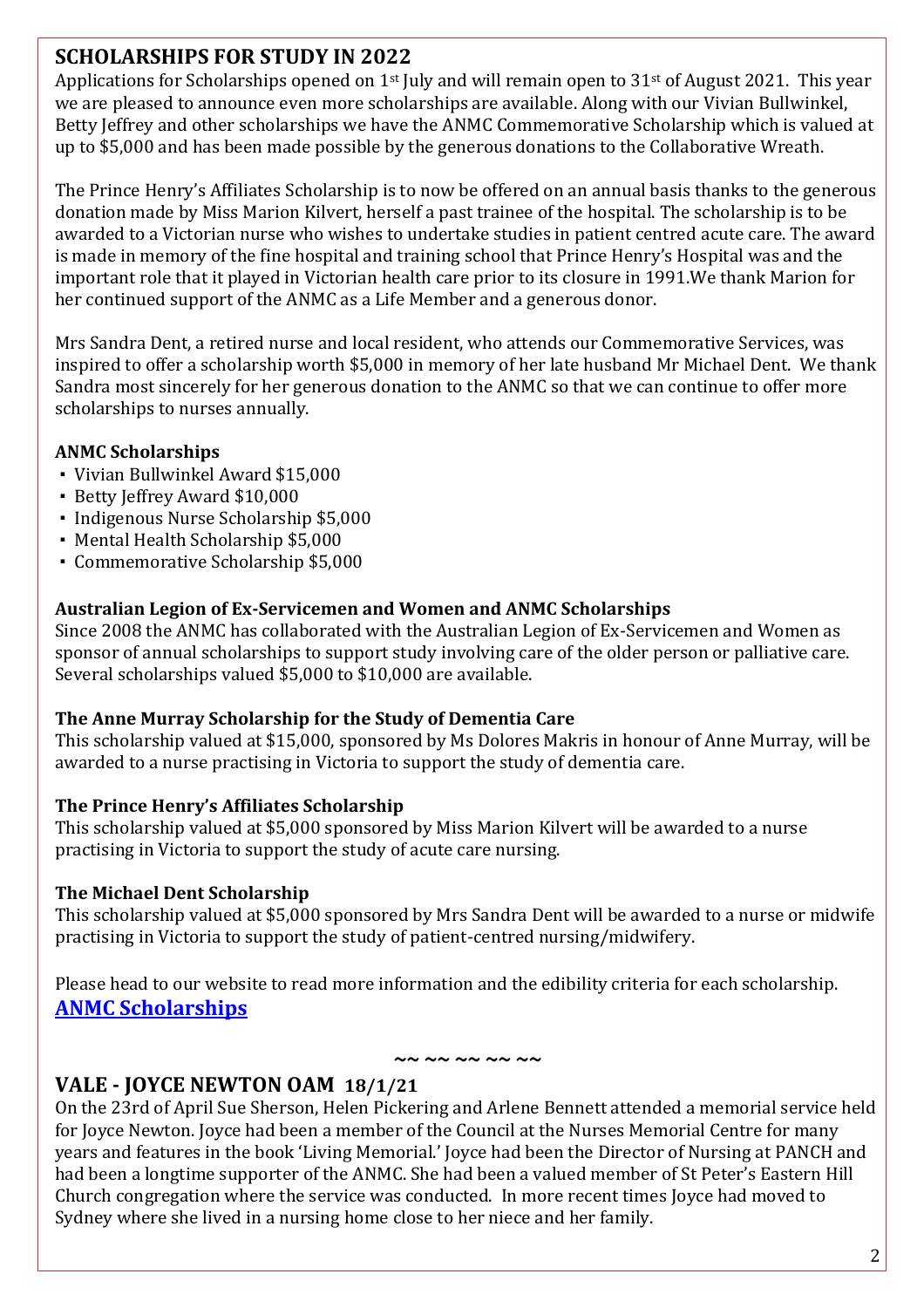## **ANZAC SERVICE REPAT AND UNVEILING OF THREE VIETNAM WAR MURALS**

Arlene Bennett attended the Repatriation Hospital, Heidelberg on the 23rd of April for their annual ANZAC Service with Colonel Jan McCarthy (Rtd) and Sue Sherson. Following the Service, the three Vietnam War mosaics were unveiled. The nursing mosaic (pictured) features Barbara Black, the only nurse who died in the AANS as a result of the conflict. Barbara's daughter Emma was present on the day.

The buttons on her dress were those of Colonel Jan McCarthy's which is a very fitting gesture. The second part of the mosaic featured the front cover of Sue Sherson's (nee Terry) book, House of Love. It was a great tribute to the Army nurses as well as the civilian nurses who served in Vietnam.

The two other mosaics in the Vietnam series were the one of a soldier which featured the 'dog tags' and a gun embedded into the body of the mosaic. The soldier whose 'dog tags' were used was present on the day. The third mosaic represent the units who served in Vietnam and it had the ballot balls which had been used to select the conscripts in the mosaic also.

The Australian Nurses Memorial Centre is proud to have contributed to and supported this important nurses' mosaic memorial.

Following the unveiling of the mosaics, flowers were placed in the memorial garden on the nurses' memorial at the 'Repat'.



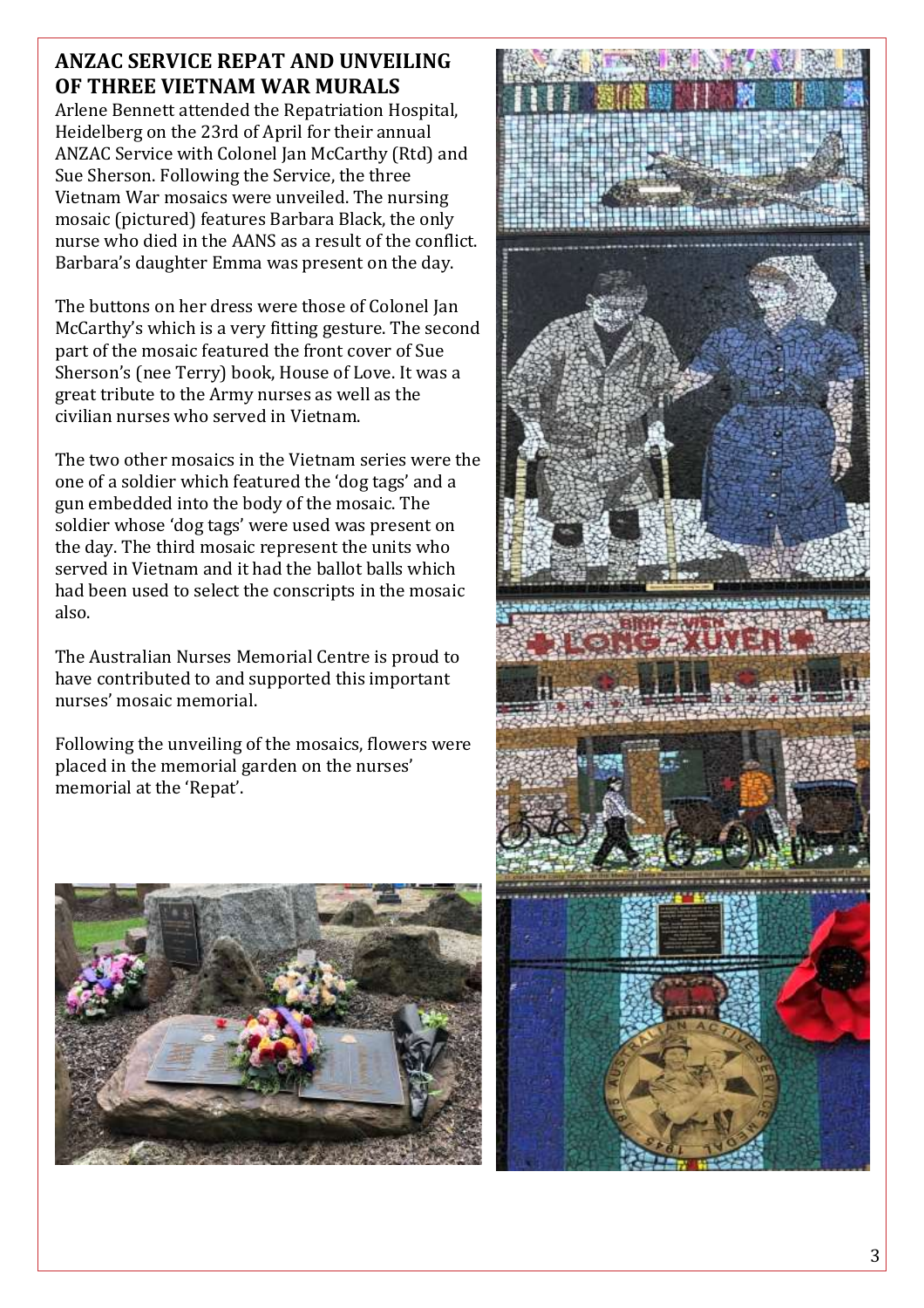## *14th of MAY*

On the 14th of May the ANMC commemorates two significant events. We commemorate the sinking of the AHS CENTAUR during the conflict of World War 2 and we also remember Betty Jeffrey, the first administrator of the ANMC, as the 14th May is her birthday.

On the morning of the 14th of May 1943 at approximately 0400hours the AHS CENTAUR was torpedoed by a Japanese submarine. The clearly marked, clearly lit hospital ship sank in a few minutes. It was outbound for New Guinea to collect wounded soldiers. So many of the crew were sleeping and many went down with the ship. Of the 12 nurses on board only Sister Ellen Savage would survive. Only 64 of the 332 Crew and staff of the newly refurbished AHS Centaur would survive this enemy attack. Those who survived hung onto floating boards and debris from the ship and floated in the water for excess of 30 hours until they were rescued by the USS MUGFORD. Ellen Savage was injured but she managed to assist those who were injured and helped to keep the morale up amongst fellow survivors. For these heroic acts she was awarded the George Medal.

## **CENTAUR EXHIBITION AND LAST POST SERVICE**

On Sunday the 16th of May a group of Centaur Survivors families met at the Shrine of Remembrance to

have a private tour of the AHS Centaur Exhibition. We met with Dr Madonna Grehan, historian and former ANMC Board member, Dean Bowen, artist and the curator of the exhibition Neil Sharkey who gave an overview of events on the 14th of May 1943. Dean Bowen had collaborated with Ayumi Sasaki to develop the art installation.

#### [dean-bowens-imagining-centaur](https://www.shrine.org.au/exhibition-dean-bowens-imagining-centaur)

The afternoon concluded with the Last Post service being held on the forecourt where wreaths were laid on behalf of the families and friends of those who perished.

## **OUT AND ABOUT with Arlene Bennett**



The ANMC President, Arlene Bennett has been keeping busy speaking at a variety of places. Arlene travelled to Morwell to speak at the Probus Club, and presented via Zoom to the Global Nurses and Midwives Rotary Club, sharing the story of the WWII nurses who left Singapore on the SS Vyner Brooke. The massacre of the 21 nurses and the survival of Vivian Bullwinkel was a very sobering topic for discussion as was the subsequent incarceration of the remaining nurses. Arlene explained how the ANMC was developed and what we do today remains part of their legacy.

As part of the History and Heritage Committee's work, Judy Campbell and Arlene Bennett travelled to Maffra on the 21st of June, a significant date, as it would have been Irene 'Rene' Singleton's 113th

birthday. Rene Singleton trained at the Royal Melbourne Hospital. Rene left Singapore with 64 of her fellow AANS nurses on the SS Vyner Brooke. She made it ashore in Muntok and was a POW for the next three years. Sadly, she died on the 20th of February 1945 in Muntok of Beriberi. She died never knowing that her 2 older brothers had been killed in North Africa two years previously. Approximately 35 members of the Maffra community attended the talk in the Maffra



Library including 5 members of her family. The library has a plaque in memory of Irene Singleton which it displays alongside another nurse who died during World War I

In the lead up to our trip away Arlene spoke with ABC Gippsland Radio about Irene Singleton